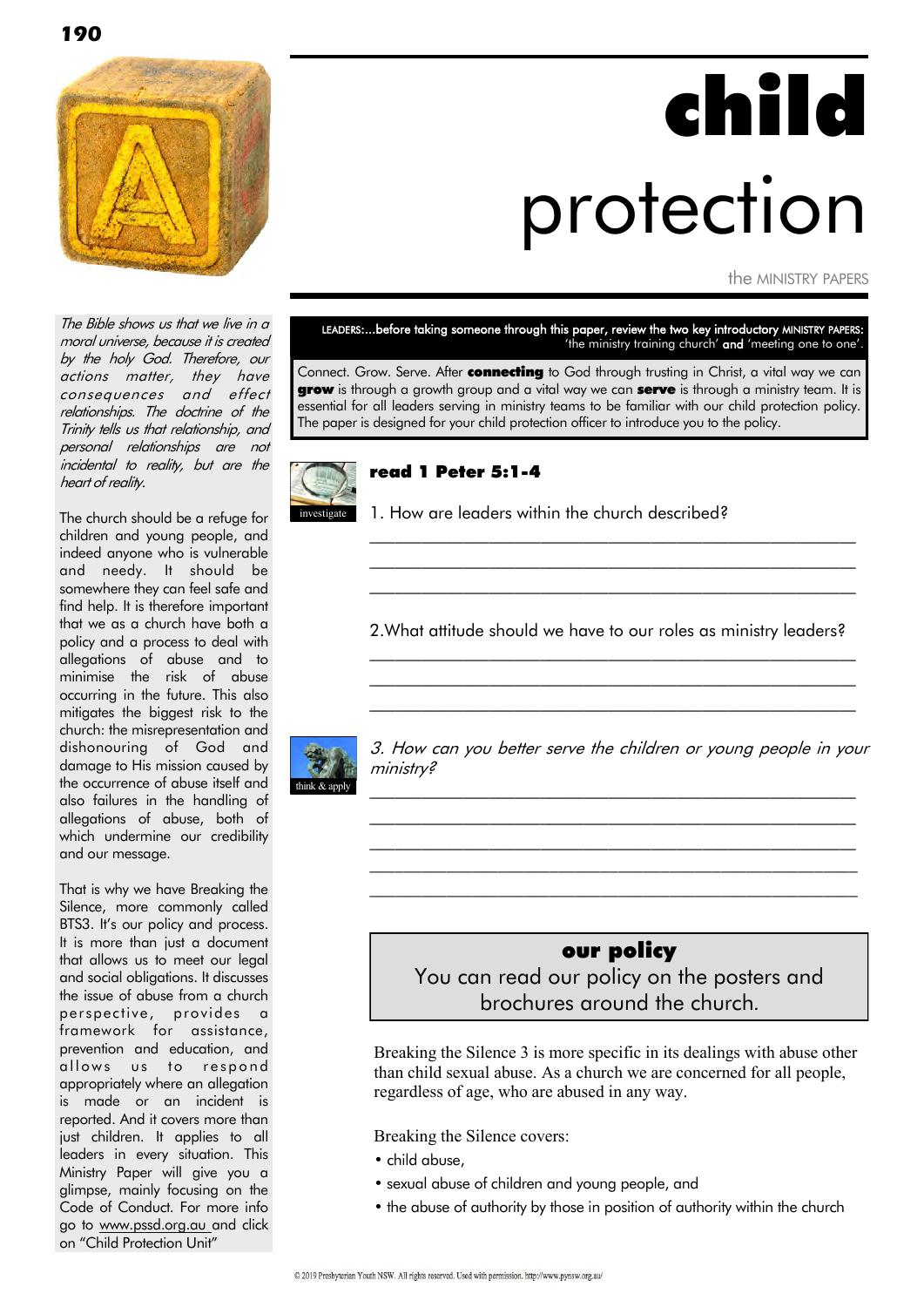# the impact of abuse

When we allow abuse to occur within the church, when we ignore the impact that abuse has on those in our care, or when we respond to allegations by suppressing the truth, we strike at the heart of our relationship with God as His church. For the sake of the gospel and God's holy name we must ensure that we make every effort to prevent abuse within the church, help those who are hurting, offer the gospel to those who offend and learn to respond appropriately when confronted by abuse.

While seeking justice for the vulnerable among us we must also recognise that there is the possibility of vexatious, false, mischievous or misconceived allegations being made. These allegations, whether deliberately malicious or sincere but misconceived, can have an enormously damaging impact on those accused. BTS3 not only seeks justice for those that have been abused, but also to put into place preventative measures that reduce the possibility of false allegations being made. Further, it seeks to establish a process that gives both the complainant and the accused access to justice, careful investigation, confidentiality and to pastoral care and professional services.

#### Everyone involved in ministry with children or young people is required to report evidence of conduct which harms a child. That means you!

Regardless of whether there is a legal requirement to report abuse, the church has agreed that any person working with children or young people must report any abuse. Things that MUST be reported include:

- any sexual offence, or sexual misconduct, committed against with or in the presence of a child or young person, including a child pornography offence (that is pornography showing children),
- any assault, ill treatment or neglect of a child or young person, or

 any behaviour that causes psychological harm to a child or young person, whether or not these actions take place with the consent of the child or young person. This also includes situations where a child is living with Domestic Violence.

Conduct reasonable for discipline or management of children or what is reasonably necessary to attract attention is excluded.

If a complaint is made to you:

LISTEN, listen, listen… and do not add anything.

Ascertain the gist of the allegation. Ask what can be done to make them feel safe.

Obtain appropriate details while being aware that at this early stage it is not appropriate to probe too deeply.

Report: make notes of what was said – report to the police if it is urgent and to the Child Protection Unit directly or via your local leadership immediately. Provide details of the process and who you will talk to.

Memorise the above LAORP points because you'll only get one chance and what you say or do could have a big impact on how the matter proceeds including encouraging the victim to take the matter further and affecting the outcome of future legal proceedings. Test yourself now.

#### who do you tell?

Any report must go to the church's Child Protection Unit but you may also have someone that your church has nominated to take reports locally. It may also be necessary to report to DOCS or the police but your local representative and the Child Protection Unit can assist you. See page 4 for contact details. Do you know who to tell locally?

## sensitivity is vital...

**191**

at all stages of the process. children and young people need to know that they can talk to someone and know that the information will be treated sensitively.

Do not express disbelief, rather affirm the person for telling you.

Discuss any fears they have with them but be careful that the comfort you give is achievable. For example, you can't promise them that the alleged offender won't find out.

Talk to the Child Protection Unit or your local child protection representative immediately.



#### Think about whether this conduct would need to be reported:

A toddler at MOPS who is always in dirty clothes, no shoes and soiled nappies



П

A girl from youth group won't swim and you notice bruising under her clothing.  $\Box$  $\Box$ 



A kindergarten child who walks alone to and from kids club to home which is several streets away. □

| $\Box$ | J  |
|--------|----|
| Yes    | No |

A female youth group leader who sends SMS messages to a particular male student on a daily basis.



A child in crèche who when asked to draw their family draws their father hitting their mother.



 $\Box$ 

 $\Box$ 

An outgoing kids club member who suddenly becomes reserved and becomes very nervous when his

father collects him.

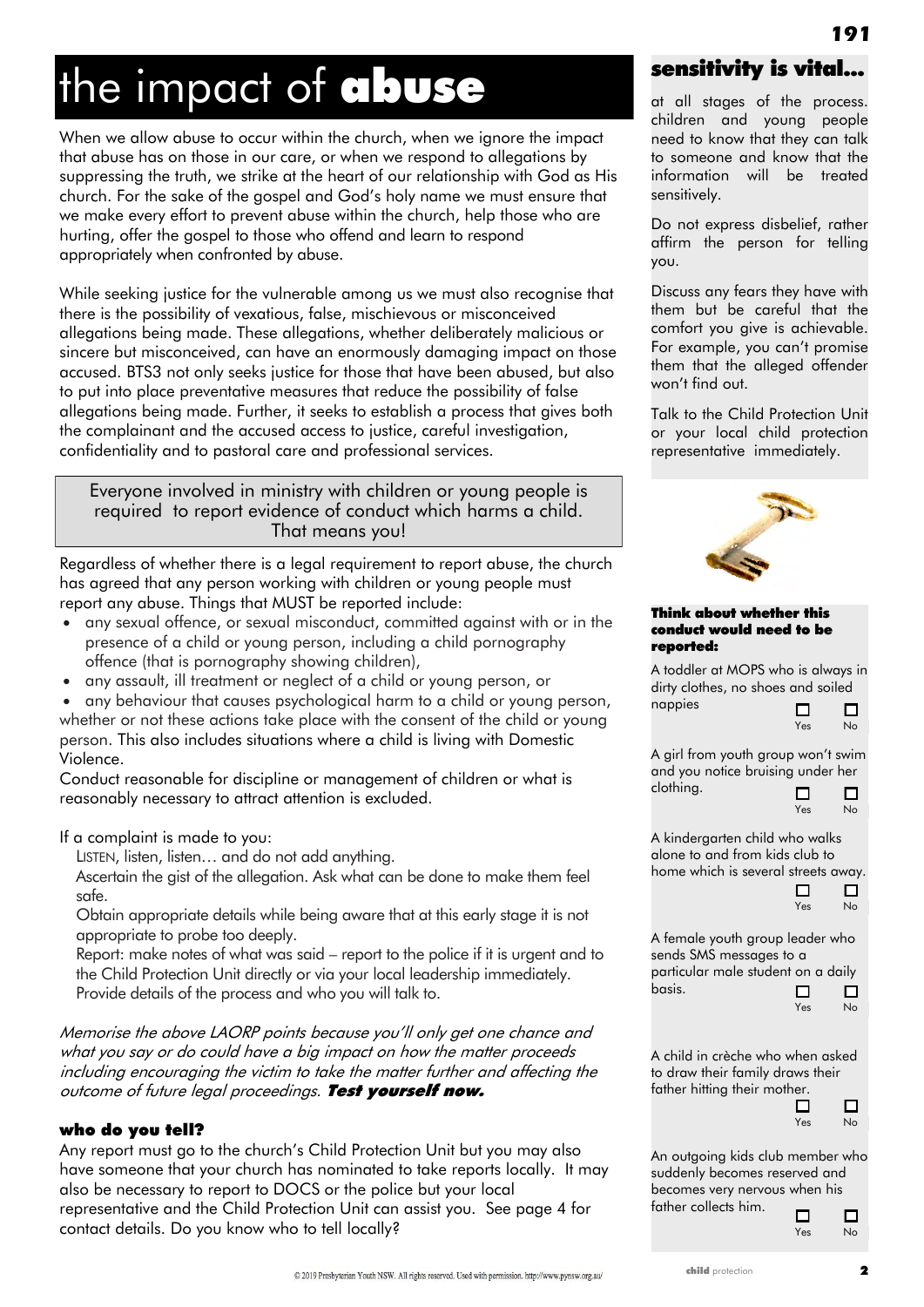It is essential at all times for those in a position of authority within the church to maintain a level of professional behaviour which separates them from those to whom they are caring and cannot be misconstrued by them or others. The following are boundaries set by the church and, while they are not intended to be definitive and must be read in conjunction with the provisions of Breaking the Silence, they must be adhered to by those in a position of authority within the church and may be used for guidance when setting their personal boundaries.

The following constitutes our Code of Conduct for behaviour for a person in a position of authority within the church:

1. You will not be involved in any sexual behaviour with a person below the age of consent or a person under your authority, pastoral care or counselling.

2. You will not exhibit behaviour that could be considered to be coercion or grooming behaviour.

3. You will not make any sexual innuendos such as suggestive looks, sounds, words, acts or gestures.

4. You will not make any sexual comments, jokes or show any sexual visual material.

5. You will not ask any questions about the intimate details of a person's sexual life. Very occasionally, it may be necessary within the context of pastoral care to ask questions about a person's sexual life or history. This should be done extremely carefully and with another person present (such as the person's husband or wife or a trusted friend). You must never give detailed revelations about your own sexual life.

6. You will not give any inappropriate gifts or correspondence (including email and text messaging), including those of a sexual, suggestive or romantic nature.

7. You will not touch, hug, or kiss any person in a way that is inappropriate to the situation, or uncomfortable or confusing for the receiver.

8. You will not touch any sexual part of the body, including the "only kidding" or accidental occasions of sexual touch.

9. You will not violate a person's right to physical privacy and personal space, including being alone in the bedroom or bathroom or inappropriate exposure during activities that require dressing or changing clothes.

10. You will not visit a child or young person in their own home unless a parent is present or you visit with another person in a position of authority within the church with parental permission.

11. You will not conduct a camp or other activity involving overnight accommodation without appropriate "camp parents" (ideally a married couple over the age of 25 years, of known maturity and Christian commitment) approved by the supervising body.

12. You will not provide any form of accommodation for any reason where there is not strict segregation by sex, with the exception of married couples and families. Supervision of children and/or young people must be provided by a person of the same sex.

13. You will not participate in or allow nude swimming or other such activities.

14. You will not participate in or allow initiations and secret ceremonies.

15. You will ensure that any activity involving children and/or young people are open to observation by parents and other adults with a legitimate interest.

16. You will not take advantage of the perception of physical contact, affection and learned sexual actions that some victims of abuse display.

17. You will not take advantage of the conscious or unconscious use of sexually provocative behaviour that some victims of abuse use to meet their own needs for affection or other requirements.

18. You will ensure that when you are providing pastoral care or working with members of the opposite sex that there are other people in close proximity or within hearing distance, regardless of where the activity is taking place.

19. You will not allow a child to sleep in close proximity to an adult, other than a parent or guardian, unless there is a significant separation, and privacy of all parties is respected.

20. You will not allow an adult to share accommodation with one child or young person only unless they are a parent or guardian. 21. You will not drive a child or young person unaccompanied.



Discuss any conduct that you are surprised is included as inappropriate in this Code.

The Code of Conduct does not cover all situations, for example what do you think would be appropriate if a child in your care needs to go to the toilet?

\_\_\_\_\_\_\_\_\_\_\_\_\_\_\_\_\_\_\_\_\_\_\_\_\_\_\_\_\_\_\_\_\_\_\_\_\_\_\_\_\_\_\_\_\_\_\_\_\_\_\_\_\_\_\_\_\_\_\_\_\_\_\_\_\_\_\_\_\_\_\_\_\_\_\_\_\_\_\_\_\_\_\_\_  $\_$  , and the set of the set of the set of the set of the set of the set of the set of the set of the set of the set of the set of the set of the set of the set of the set of the set of the set of the set of the set of th

\_\_\_\_\_\_\_\_\_\_\_\_\_\_\_\_\_\_\_\_\_\_\_\_\_\_\_\_\_\_\_\_\_\_\_\_\_\_\_\_\_\_\_\_\_\_\_\_\_\_\_\_\_\_\_\_\_\_\_\_\_\_\_\_\_\_\_\_\_\_\_\_\_\_\_\_\_\_\_\_\_\_\_\_  $\mathcal{L}_\mathcal{L} = \{ \mathcal{L}_\mathcal{L} = \{ \mathcal{L}_\mathcal{L} = \{ \mathcal{L}_\mathcal{L} = \{ \mathcal{L}_\mathcal{L} = \{ \mathcal{L}_\mathcal{L} = \{ \mathcal{L}_\mathcal{L} = \{ \mathcal{L}_\mathcal{L} = \{ \mathcal{L}_\mathcal{L} = \{ \mathcal{L}_\mathcal{L} = \{ \mathcal{L}_\mathcal{L} = \{ \mathcal{L}_\mathcal{L} = \{ \mathcal{L}_\mathcal{L} = \{ \mathcal{L}_\mathcal{L} = \{ \mathcal{L}_\mathcal{$